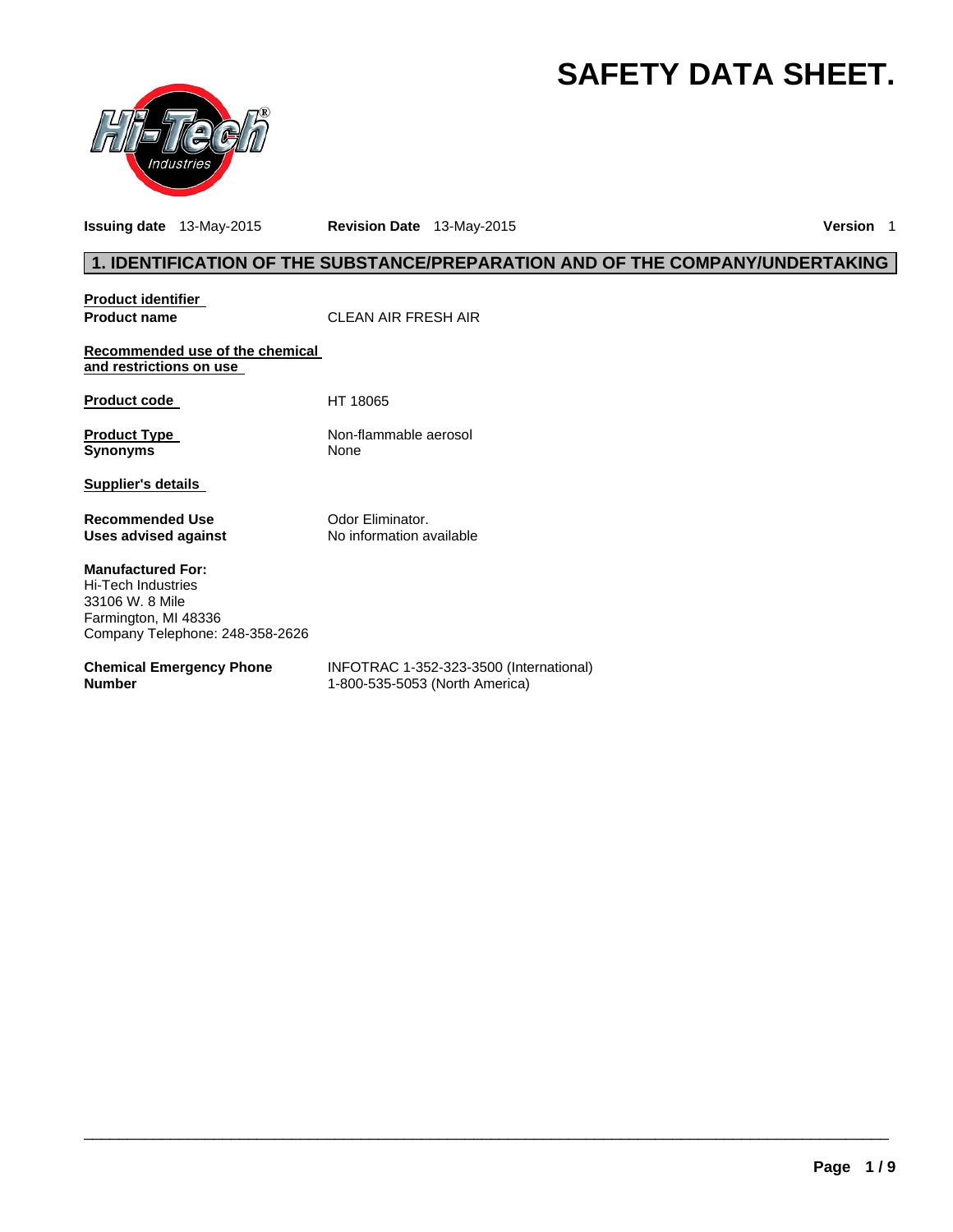#### $\Box$ **2. HAZARDS IDENTIFICATION**

#### **Classification**

| Skin corrosion/irritation                        | Category 2     |
|--------------------------------------------------|----------------|
| Serious eye damage/eye irritation                | Category 2A    |
| Specific target organ toxicity (single exposure) | Category 3     |
| Flammable aerosols                               | Category 1     |
| Gases under pressure                             | Compressed Gas |

#### **GHS Label elements, including precautionary statements**

#### **Emergency Overview**

# **Hazard Statements**

**DANGER** 

Causes skin irritation Causes serious eye irritation May cause respiratory irritation. May cause drowsiness or dizziness Extremely flammable aerosol Contains gas under pressure; may explode if heated



**Appearance** opaque **Physical state** Aerosol **Odor** Solvent

### **Precautionary Statements - Prevention**

Wash face, hands and any exposed skin thoroughly after handling Wear protective gloves/protective clothing/eye protection/face protection Avoid breathing dust/fume/gas/mist/vapors/spray Use only outdoors or in a well-ventilated area Keep away from heat/sparks/open flames/hot surfaces. — No smoking Do not spray on an open flame or other ignition source Pressurized container: Do not pierce or burn, even after use

#### **Precautionary Statements - Response**

Specific treatment (see first aid on this label) IF IN EYES: Rinse cautiously with water for several minutes. Remove contact lenses, if present and easy to do. Continue rinsing. If eye irritation persists: Get medical advice/attention IF ON SKIN: Wash with plenty of soap and water. Take off contaminated clothing and wash before reuse If skin irritation occurs: Get medical advice/attention IF INHALED: Remove person to fresh air and keep comfortable for breathing. Call a POISON CENTER or doctor/physician if you feel unwell

 $\Box$ 

### **Precautionary Statements - Storage**

Store in a well-ventilated place. Keep container tightly closed Store locked up Protect from sunlight. Do not expose to temperatures exceeding 50 °C/122 °F

#### **Precautionary Statements - Disposal**

Dispose of contents/container to an approved waste disposal plant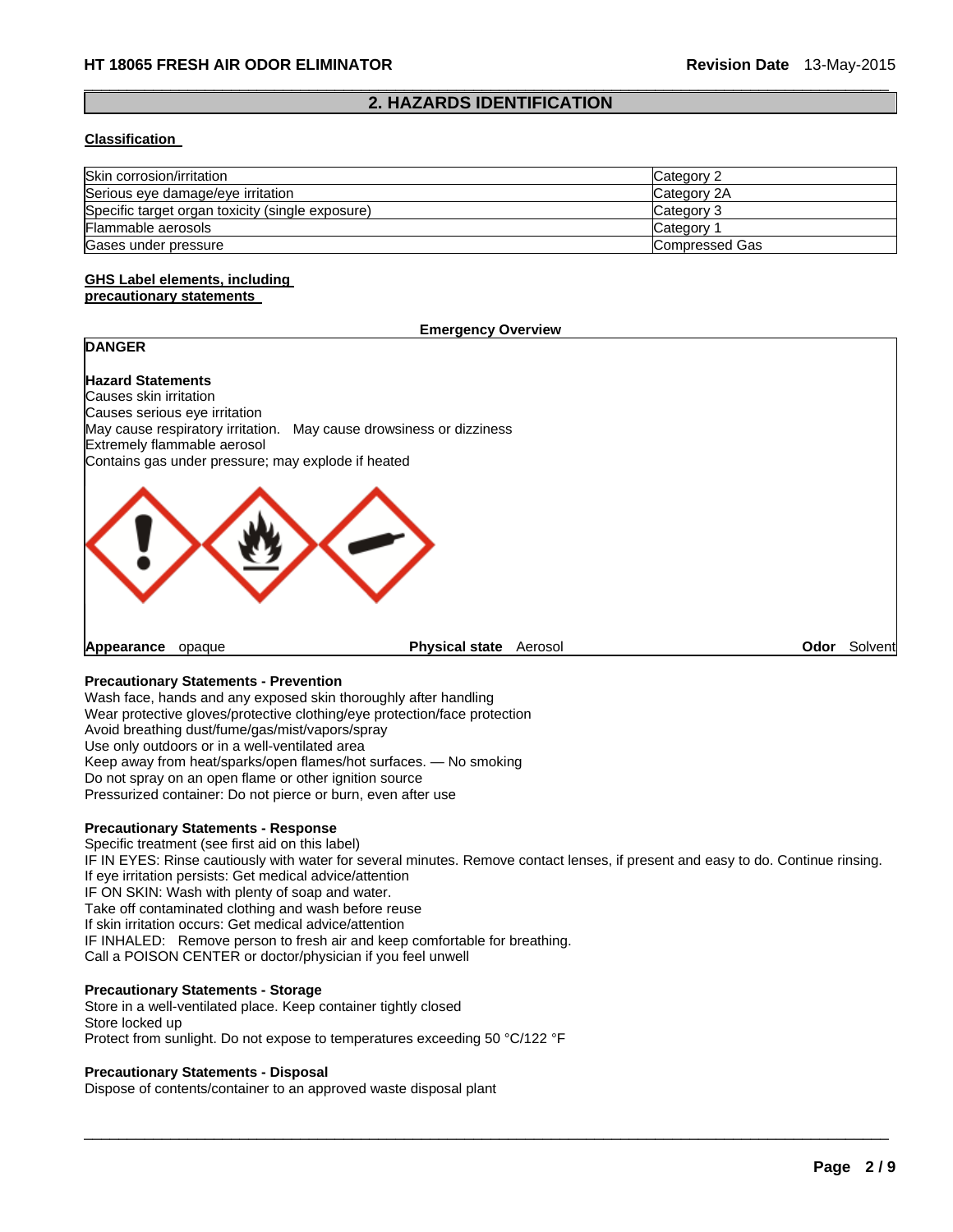#### **Hazards not otherwise classified (HNOC)**

None

#### **Other information**

0% of the mixture consists of ingredient(s) of unknown toxicity

# **3. COMPOSITION/INFORMATION ON INGREDIENTS**

 $\Box$ 

| $\sim$ $\sim$ $\sim$<br>-ne | -N.<br>______                    | w                                  |
|-----------------------------|----------------------------------|------------------------------------|
| $\cdot$ $ -$<br>ገIMF        | $\sim$ $\sim$<br>.<br>. .<br>. . | $\Omega$<br>20.<br>ט-י<br>ZU.<br>. |

\*The exact percentage (concentration) of composition has been withheld as a trade secret.

# **4. FIRST AID MEASURES**

#### **First aid measures for different exposure routes**

|                                                    | <b>5. FIRE-FIGHTING MEASURES</b>                                                                                                                                                                  |
|----------------------------------------------------|---------------------------------------------------------------------------------------------------------------------------------------------------------------------------------------------------|
| Notes to physician                                 | Treat symptomatically.                                                                                                                                                                            |
|                                                    | Indication of immediate medical attention and special treatment needed, if necessary                                                                                                              |
| <b>Main Symptoms</b>                               | Causes skin irritation. Causes eye irritation. May cause respiratory irritation. May be harmful<br>if swallowed.                                                                                  |
| Most important symptoms/effects, acute and delayed |                                                                                                                                                                                                   |
| Ingestion                                          | Rinse mouth. Do NOT induce vomiting. Never give anything by mouth to an unconscious<br>person. Drink plenty of water. Call a physician or Poison Control Center immediately.                      |
| <b>Inhalation</b>                                  | Move to fresh air. If breathing is difficult, give oxygen. Artificial respiration and/or oxygen<br>may be necessary. If breathing has stopped, contact emergency medical services<br>immediately. |
| <b>Skin contact</b>                                | Wash off immediately with soap and plenty of water while removing all contaminated<br>clothes and shoes. If skin irritation persists, call a physician.                                           |
| Eye contact                                        | Rinse immediately with plenty of water, also under the eyelids, for at least 15 minutes. Keep<br>eye wide open while rinsing. If symptoms persist, call a physician.                              |
| <b>General advice</b>                              | Avoid contact with eyes, skin, and clothing. Avoid breathing, vapors, mist, or gas.                                                                                                               |

#### **Suitable Extinguishing Media**

Water fog.Dry chemical. Carbon dioxide (CO2). Cool containers/tanks with water spray.

**Unsuitable Extinguishing Media** Keep away from heat and sources of ignition. Do not smoke. Cool containers / tanks with water spray.

### **Specific hazards arising from the chemical**

Extremely flammable. Risk of ignition. In the event of fire and/or explosion do not breathe fumes. In the event of fire, cool tanks with water spray. Keep product and empty container away from heat and sources of ignition.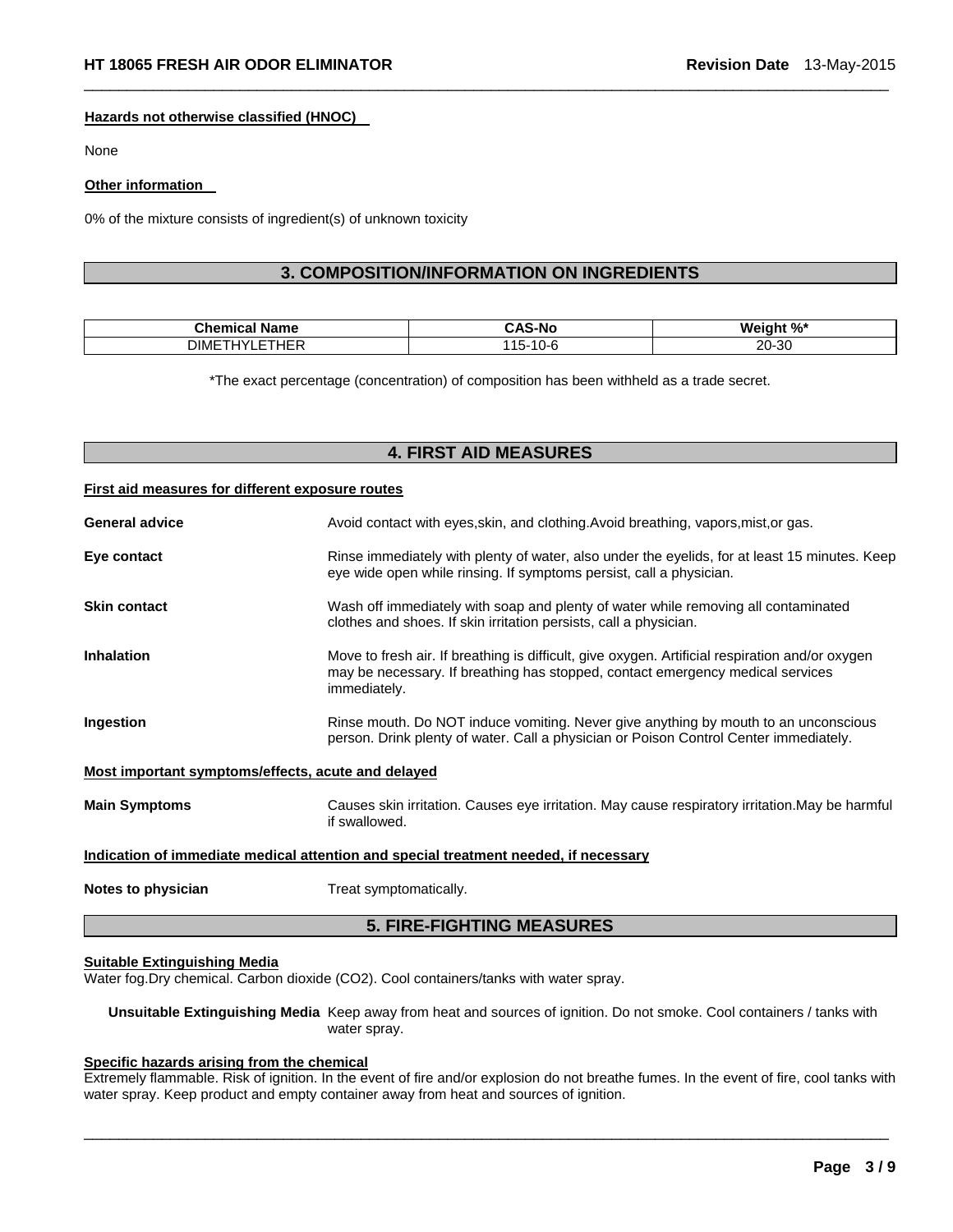#### **Explosion Data**

**Sensitivity to Mechanical Impact** none. **Sensitivity to Static Discharge** Yes. May be ignited by heat, sparks or flames.

#### **Protective Equipment and Precautions for Firefighters**

As in any fire, wear self-contained breathing apparatus pressure-demand, MSHA/NIOSH (approved or equivalent) and full protective gear.

 $\Box$ 

|                                                                                                                                                                                                                                                                                                                                                                                                                                                                                                                                                                  | <b>6. ACCIDENTAL RELEASE MEASURES</b>                                                                                                                                                                                                                                                                                                                                                         |
|------------------------------------------------------------------------------------------------------------------------------------------------------------------------------------------------------------------------------------------------------------------------------------------------------------------------------------------------------------------------------------------------------------------------------------------------------------------------------------------------------------------------------------------------------------------|-----------------------------------------------------------------------------------------------------------------------------------------------------------------------------------------------------------------------------------------------------------------------------------------------------------------------------------------------------------------------------------------------|
|                                                                                                                                                                                                                                                                                                                                                                                                                                                                                                                                                                  | Personal precautions, protective equipment and emergency procedures                                                                                                                                                                                                                                                                                                                           |
| <b>Personal precautions</b>                                                                                                                                                                                                                                                                                                                                                                                                                                                                                                                                      | Absorb with sand, clay, or other suitable material. Hard surfaces may be mopped with<br>water. Remove all sources of ignition. Avoid contact with the skin and the eyes. Evacuate<br>personnel to be safe areas. Keep people away from and upwind of spill/leak. Contents<br>under pressure. Do not puncture or incinerate cands. Wear protective gloves/clothing and<br>eye/face protection. |
| <b>Environmental precautions</b>                                                                                                                                                                                                                                                                                                                                                                                                                                                                                                                                 |                                                                                                                                                                                                                                                                                                                                                                                               |
| <b>Environmental precautions</b>                                                                                                                                                                                                                                                                                                                                                                                                                                                                                                                                 | Do not flush into surface water or sanitary sewer system. Beware of vapors accumulating to<br>form explosive concentrations. Vapors can accumulate in low areas. Prevent further<br>leakage or spillage if safe to do so. Do not allow material to contaminate ground water<br>system.                                                                                                        |
| Methods and materials for containment and cleaning up                                                                                                                                                                                                                                                                                                                                                                                                                                                                                                            |                                                                                                                                                                                                                                                                                                                                                                                               |
| <b>Methods for Containment</b>                                                                                                                                                                                                                                                                                                                                                                                                                                                                                                                                   | Prevent further leakage or spillage if safe to do so. Absorb spill with inert material (e.g. dry<br>sand or earth), then place in a chemical waste container.                                                                                                                                                                                                                                 |
| Methods for cleaning up                                                                                                                                                                                                                                                                                                                                                                                                                                                                                                                                          | Soak up with inert absorbent material. Pick up and transfer to properly labeled containers.<br>Clean contaminated surface thoroughly. After cleaning, flush away traces with water.                                                                                                                                                                                                           |
|                                                                                                                                                                                                                                                                                                                                                                                                                                                                                                                                                                  | 7. HANDLING AND STORAGE                                                                                                                                                                                                                                                                                                                                                                       |
| <b>Precautions for safe handling</b>                                                                                                                                                                                                                                                                                                                                                                                                                                                                                                                             |                                                                                                                                                                                                                                                                                                                                                                                               |
| Advice on safe handling<br>Avoid contact with eyes. Avoid breathing vapors or mists. Contents under pressure. Do not<br>puncture or incinerate cans. Do not stick pin or any other sharp object into opening on top<br>of can.<br>Conditions for safe storage, including any incompatibilities<br><b>Technical measures/Storage</b><br>Keep container tightly closed in a dry and well-ventilated place. Keep away from open<br>conditions<br>of the reach of children. Store locked up.<br>Incompatible products<br>Strong acids, alkalis, or oxidizing agents. |                                                                                                                                                                                                                                                                                                                                                                                               |
|                                                                                                                                                                                                                                                                                                                                                                                                                                                                                                                                                                  |                                                                                                                                                                                                                                                                                                                                                                                               |
|                                                                                                                                                                                                                                                                                                                                                                                                                                                                                                                                                                  | flames, hot surfaces and sources of ignition. Keep in properly labeled containers. Keep out                                                                                                                                                                                                                                                                                                   |
|                                                                                                                                                                                                                                                                                                                                                                                                                                                                                                                                                                  |                                                                                                                                                                                                                                                                                                                                                                                               |

**Aerosol Level** 1

# **8. EXPOSURE CONTROLS/PERSONAL PROTECTION**

 $\Box$ 

#### **Control parameters**

**Exposure Guidelines** This product does not contain any hazardous materials with occupational exposure limits established by the region specific regulatory bodies.

*ACGIH: (American Conference of Governmental Industrial Hygienists)*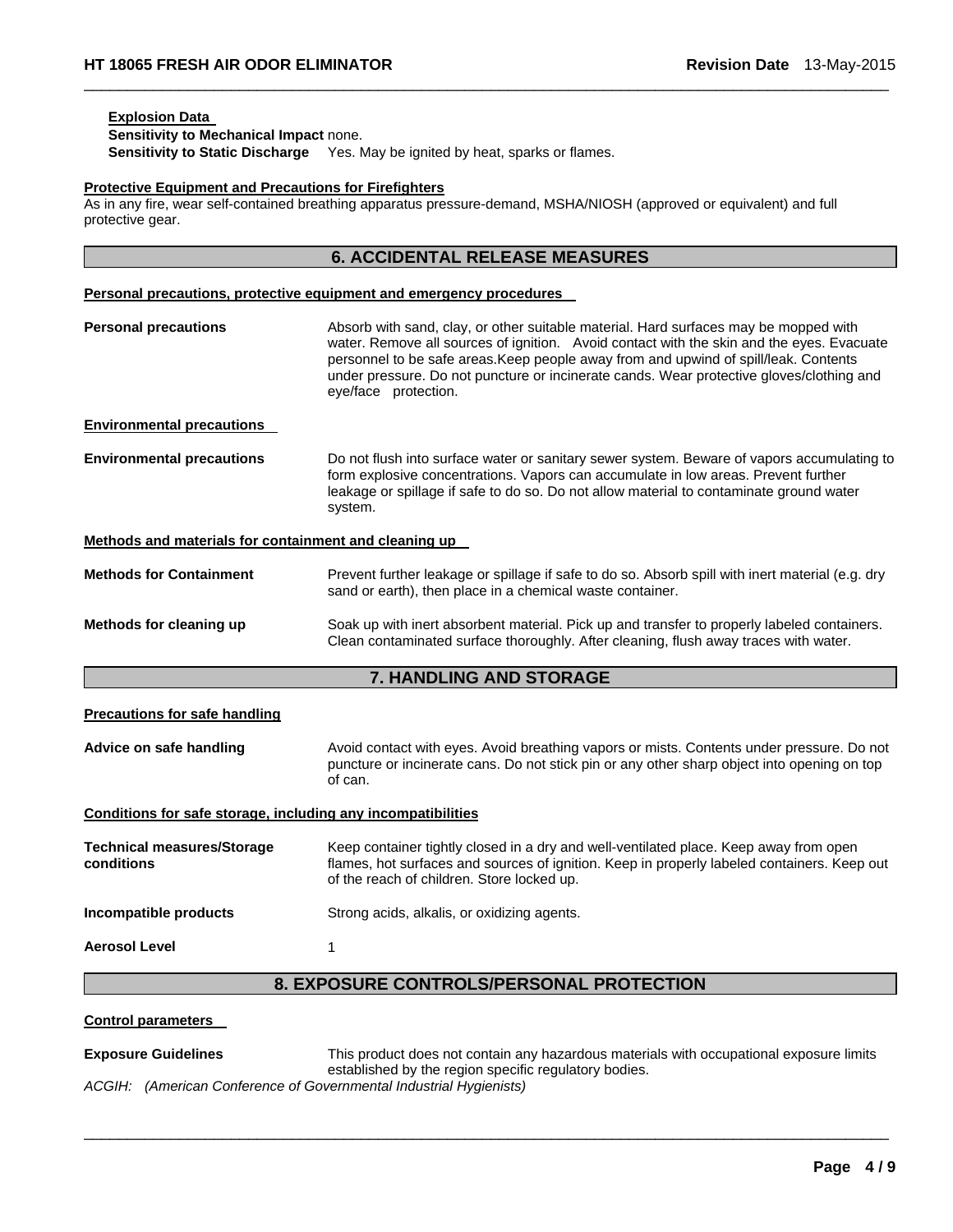*OSHA: (Occupational Safety & Health Administration)*  **Exposure controls** 

# **Engineering Measures Showers**

Eyewash stations Ventilation systems.

|                               | Individual protection measures, such as personal protective equipment                                                                                                                                                                                                                                                             |
|-------------------------------|-----------------------------------------------------------------------------------------------------------------------------------------------------------------------------------------------------------------------------------------------------------------------------------------------------------------------------------|
| <b>Eye/Face Protection</b>    | Safety glasses with side-shields.                                                                                                                                                                                                                                                                                                 |
| Skin and body protection      | Chemical resistant apron. Protective gloves.                                                                                                                                                                                                                                                                                      |
| <b>Respiratory protection</b> | If exposure limits are exceeded or irritation is experienced, NIOSH/MSHA approved<br>respiratory protection should be worn.  Positive-pressure supplied air respirators may be<br>required for high airborne contaminant concentrations. Respiratory protection must be<br>provided in accordance with current local regulations. |
| <b>Hygiene measures</b>       | Handle in accordance with good industrial hygiene and safety practice.                                                                                                                                                                                                                                                            |

 $\Box$ 

# **9. PHYSICAL AND CHEMICAL PROPERTIES**

# **Physical and chemical properties**

| <b>Physical state</b>                                                 | Aerosol                  |                       |                          |
|-----------------------------------------------------------------------|--------------------------|-----------------------|--------------------------|
| Appearance                                                            | opaque                   | Odor                  | Solvent                  |
| Color                                                                 | white                    | <b>Odor Threshold</b> | No information available |
| <b>Property</b>                                                       | <b>Values</b>            | Remarks • Methods     |                          |
| рH                                                                    | No information available |                       |                          |
| <b>Melting/freezing point</b>                                         | No information available |                       |                          |
| <b>Boiling point/boiling range</b>                                    | No information available |                       |                          |
| <b>Flash Point</b>                                                    | -41 °C / -42 °F          | Based on propellant   |                          |
| <b>Evaporation rate</b>                                               | No information available |                       |                          |
| Flammability (solid, gas)                                             | No information available |                       |                          |
| <b>Flammability Limits in Air</b>                                     |                          |                       |                          |
| upper flammability limit                                              | No information available |                       |                          |
| lower flammability limit                                              | No information available |                       |                          |
| Vapor pressure                                                        | No information available |                       |                          |
| <b>Vapor density</b>                                                  | No information available |                       |                          |
| <b>Specific Gravity</b>                                               | 0.920                    |                       |                          |
| <b>Water solubility</b>                                               | Practically insoluble    |                       |                          |
| <b>Partition coefficient: n-octanol/waterNo information available</b> |                          |                       |                          |
| <b>Autoignition temperature</b>                                       | No information available | Not applicable        |                          |
| <b>Decomposition temperature</b>                                      | No information available |                       |                          |
| Viscosity                                                             | No information available |                       |                          |
| <b>Explosive properties</b>                                           | No information available |                       |                          |
| <b>Other information</b>                                              |                          |                       |                          |

**VOC Content(%)** 22.93

# **10. STABILITY AND REACTIVITY**

 $\Box$ 

# **Reactivity**

**No data available** 

#### **Chemical stability**

Stable under recommended storage conditions.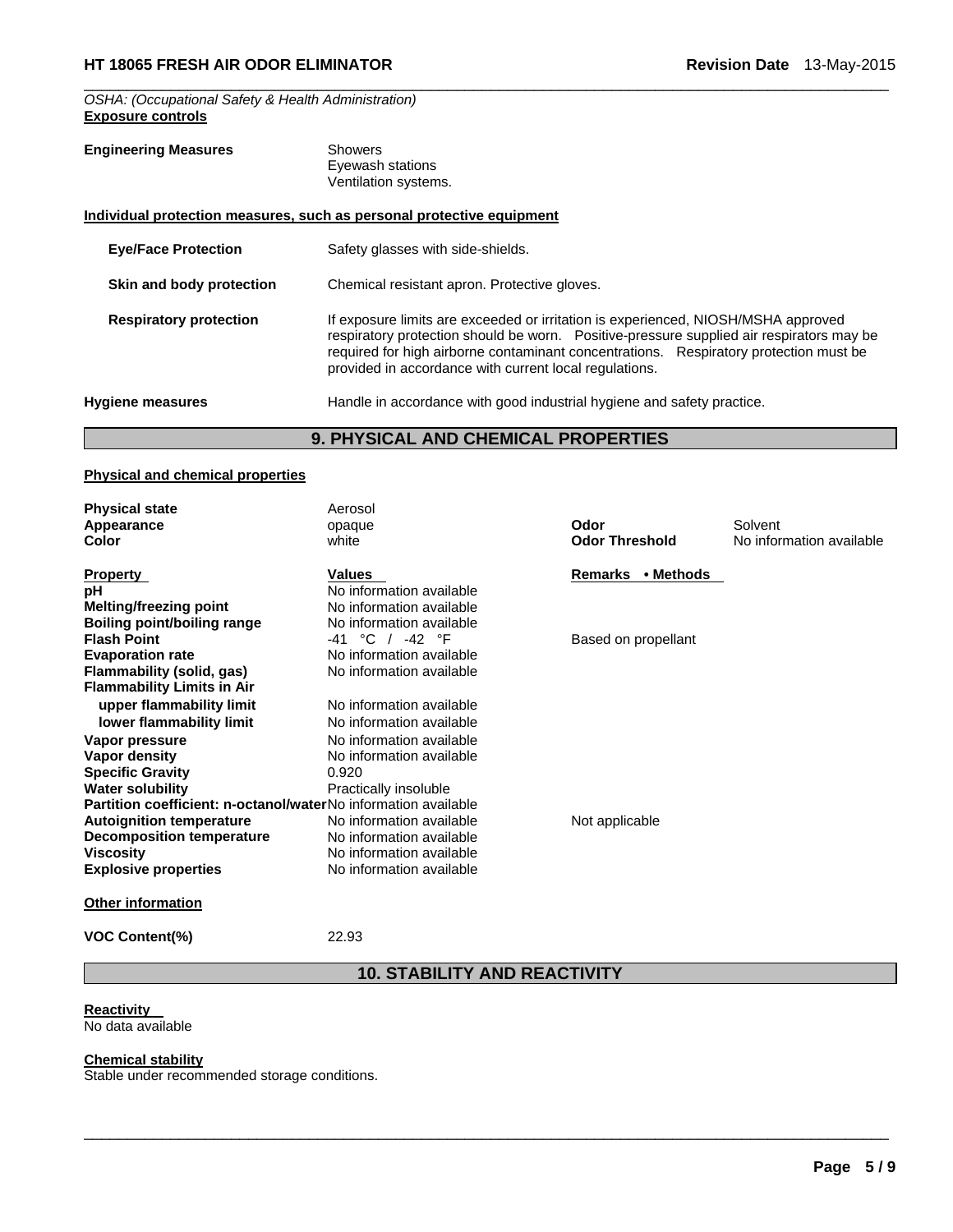#### **Possibility of hazardous reactions**  None under normal processing.

#### **Conditions to Avoid**

Extremes of temperature and direct sunlight.

#### **Incompatible Materials**

Strong acids, alkalis, or oxidizing agents.

#### **Hazardous Decomposition Products**

Carbon oxides. Fumes. Hydrocarbons.

# **11. TOXICOLOGICAL INFORMATION**

 $\Box$ 

#### **Information on likely routes of exposure**

#### **Product Information**

| <b>Inhalation</b>   | Vapors may irritate throat and respiratory system. May cause drownsiness and dizziness<br>based on components. May cause irritation of respiratory tract. Avoid breathing vapors or<br>mists. |
|---------------------|-----------------------------------------------------------------------------------------------------------------------------------------------------------------------------------------------|
| Eye contact         | Irritating to eyes. Avoid contact with eyes.                                                                                                                                                  |
| <b>Skin contact</b> | Irritating to skin. Repeated exposure may cause skin dryness or cracking. Prolonged skin<br>contact may defat the skin and produce dermatitis. Avoid contact with skin.                       |
| Ingestion           | May be harmful or fatal if swallowed.                                                                                                                                                         |

#### **Component Information**

| <b>Chemical Name</b> | LD50 Oral | ∟D50 Dermal | <b>LC50 Inhalation</b>         |
|----------------------|-----------|-------------|--------------------------------|
| <b>DIMETHYLETHER</b> |           |             | Rat<br>$= 308.5$ mg/L<br>\ 4 h |
| 115-10-6             |           |             |                                |

#### **Information on toxicological effects**

**Symptoms Inhalation may cause nose, throat**, and respiratory tract irritation. Irritation to skin and eyes. May be harmful if swallowed.

#### **Delayed and immediate effects as well as chronic effects from short and long-term exposure**

| <b>Skin corrosion/irritation</b>                     | Irritating to skin.                                                                                                                                                                                                                                                              |
|------------------------------------------------------|----------------------------------------------------------------------------------------------------------------------------------------------------------------------------------------------------------------------------------------------------------------------------------|
| Eye damage/irritation                                | Irritating to eyes.                                                                                                                                                                                                                                                              |
| <b>Irritation</b>                                    | Irritating to eyes, respiratory system and skin.                                                                                                                                                                                                                                 |
| <b>Sensitization</b>                                 | None known.                                                                                                                                                                                                                                                                      |
| <b>Germ Cell Mutagenicity</b>                        | None known.                                                                                                                                                                                                                                                                      |
| Carcinogenicity                                      | There are no known carcinogenic chemicals in this product.                                                                                                                                                                                                                       |
| <b>Reproductive toxicity</b>                         | This product does not contain any known or suspected reproductive hazards.                                                                                                                                                                                                       |
| Specific target organ systemic                       | May cause respiratory irritation. May cause drowsiness and dizziness.                                                                                                                                                                                                            |
| toxicity (single exposure)                           |                                                                                                                                                                                                                                                                                  |
| Specific target organ systemic                       | None under normal use conditions.                                                                                                                                                                                                                                                |
| toxicity (repeated exposure)                         |                                                                                                                                                                                                                                                                                  |
| <b>Chronic toxicity</b>                              | Intentional misuse by deliberately concentrating and inhaling contents may be harmful or<br>fatal. Chronic hydrocarbon abuse has been associated with irregular heart rhythms and<br>potential cardiac arrest. Prolonged skin contact may defat the skin and produce dermatitis. |
| <b>Aspiration hazard</b>                             | Not applicable.                                                                                                                                                                                                                                                                  |
| Numerical measures of toxicity - Product Information |                                                                                                                                                                                                                                                                                  |

 $\Box$ 

**Unknown Acute Toxicity** 0% of the mixture consists of ingredient(s) of unknown toxicity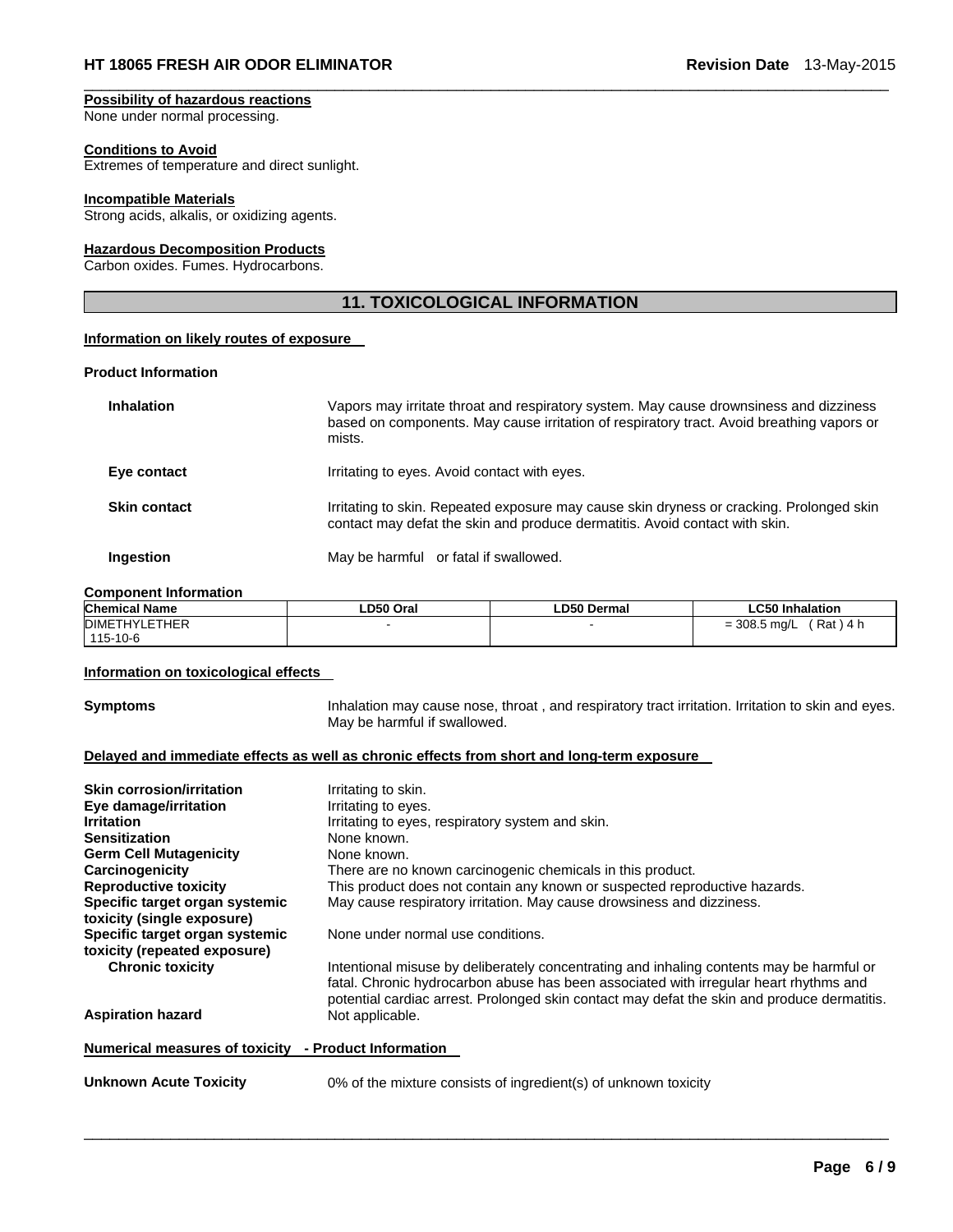# **12. ECOLOGICAL INFORMATION**

 $\Box$ 

#### **Ecotoxicity**

#### **Persistence and degradability**

No information available.

#### **Bioaccumulation**

No information available.

| - - -<br><b>Chemi</b><br>ame                              | . Pow<br>log          |
|-----------------------------------------------------------|-----------------------|
| $F \tau$ $F \tau$<br><b>DIME</b><br>$\cdots$<br>IHER<br>− | $\Delta$ O<br>$-U.10$ |
| $115 - 10$<br>10-r                                        |                       |

**Other adverse effects** No information available

# **13. DISPOSAL CONSIDERATIONS**

|--|

Waste Disposal Methods **It must undergo special treatment, e.g. at suitable disposal site, to comply with local** regulations.

**Contaminated packaging <br>Do not re-use empty containers.** 

# **14. TRANSPORT INFORMATION**

| <b>DOT Ground</b> | CONSUMER COMMODITY ORM-D |  |  |  |
|-------------------|--------------------------|--|--|--|
|                   | nr                       |  |  |  |
|                   | LIMITED QUANTITY         |  |  |  |

| <b>IATA</b> | UN1950, AEROSOLS, FLAMMABLE, 2.1, LTD, QTY, |
|-------------|---------------------------------------------|
| <b>IMDG</b> | UN1950, AEROSOLS, FLAMMABLE, 2.1, LTD, QTY, |

# **15. REGULATORY INFORMATION**

#### **International Inventories**

| <b>Chemical Name</b> | <b>TSCA</b> | <b>DSL/NDSL</b> | <b>EINECS/ELI</b><br><b>NCS</b> | <b>ENCS</b> | <b>IECSC</b> | <b>KECL</b> | <b>PICCS</b> | <b>AICS</b> |
|----------------------|-------------|-----------------|---------------------------------|-------------|--------------|-------------|--------------|-------------|
| <b>DIMETHYLETHER</b> |             |                 |                                 |             |              |             |              |             |

 $\Box$ 

**Legend: TSCA** - United States Toxic Substances Control Act Section 8(b) Inventory

**DSL/NDSL** - Canadian Domestic Substances List/Non-Domestic Substances List

**EINECS/ELINCS** - European Inventory of Existing Commercial Chemical Substances/EU List of Notified Chemical Substances

**ENCS** - Japan Existing and New Chemical Substances

**CHINA** - China Inventory of Existing Chemical Substances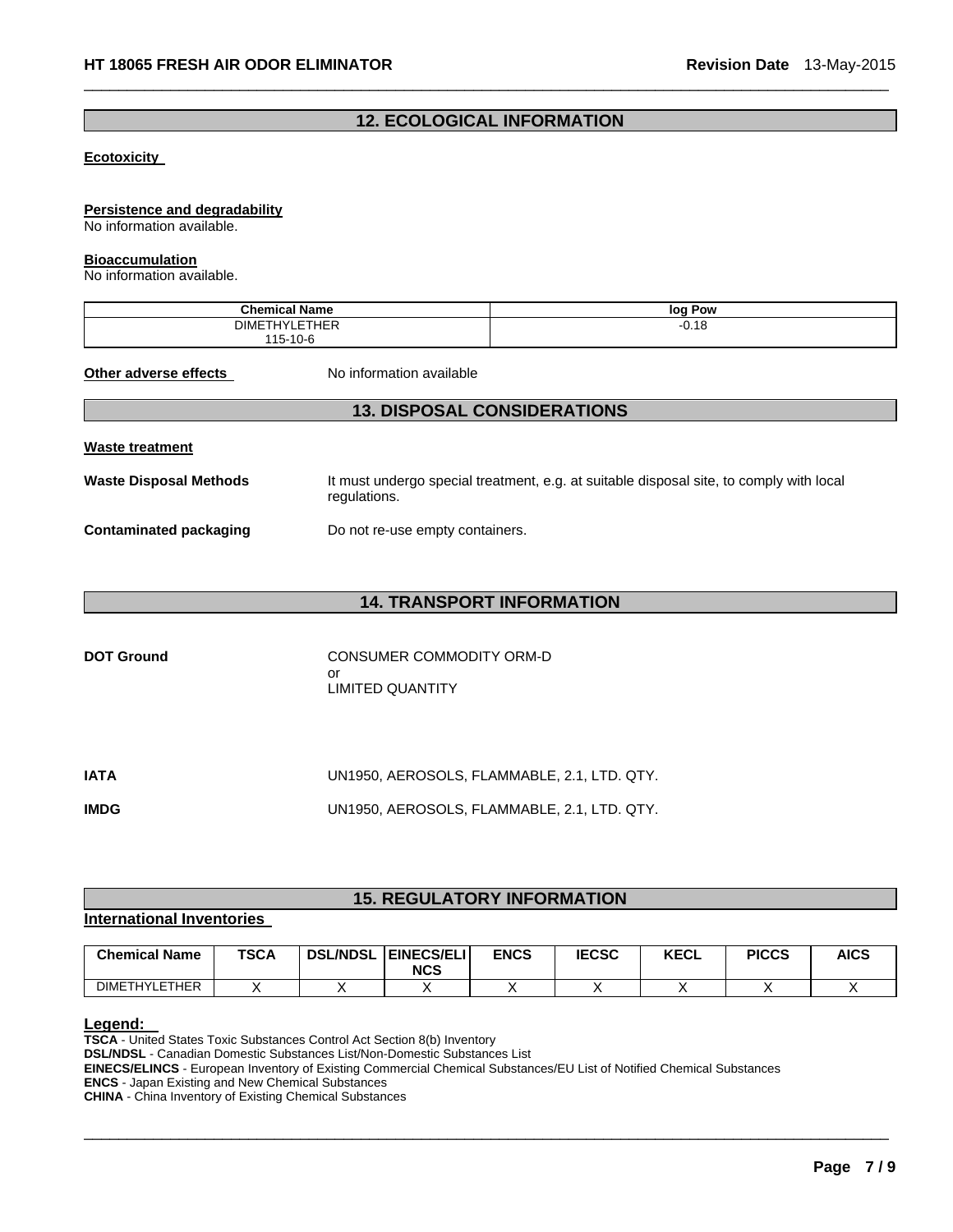### **HT 18065 FRESH AIR ODOR ELIMINATOR Revision Date** 13-May-2015

**KECL** - Korean Existing and Evaluated Chemical Substances **PICCS** - Philippines Inventory of Chemicals and Chemical Substances **AICS** - Australian Inventory of Chemical Substances

### **U.S. Federal Regulations**

#### **SARA 313**

Section 313 of Title III of the Superfund Amendments and Reauthorization Act of 1986 (SARA). This product does not contain any chemicals which are subject to the reporting requirements of the Act and Title 40 of the Code of Federal Regulations, Part 372.

 $\Box$ 

| SARA 311/312 Hazard Categories           |     |
|------------------------------------------|-----|
| <b>Acute Health Hazard</b>               | Yes |
| <b>Chronic Health Hazard</b>             | Yes |
| <b>Fire Hazard</b>                       | Yes |
| <b>Sudden Release of Pressure Hazard</b> | Yes |
| <b>Reactive Hazard</b>                   | nn  |

#### **Clean Water Act**

This product does not contain any substances regulated as pollutants pursuant to the Clean Water Act (40 CFR 122.21 and 40 CFR 122.42).

#### **CERCLA**

This material, as supplied, does not contain any substances regulated as hazardous substances under the Comprehensive Environmental Response Compensation and Liability Act (CERCLA) (40 CFR 302) or the Superfund Amendments and Reauthorization Act (SARA) (40 CFR 355). There may be specific reporting requirements at the local, regional, or state level pertaining to releases of this material.

#### **U.S. State Regulations**

#### **California Proposition 65**

This product does not contain any known Proposition 65 chemicals.

#### **U.S. State Right-to-Know Regulations**

| $ -$<br>Chemical<br>' Name                             | <b>New Jersey</b> | ารรachusetts<br>massa | Pennsvlvania |
|--------------------------------------------------------|-------------------|-----------------------|--------------|
| $-$<br>$\mathbf{a}$<br><b>DIME</b><br>$-1$<br>ньк<br>. |                   |                       |              |
| $\overline{a}$<br>$15 - 10 - 6$                        |                   |                       |              |

**EPA Pesticide Registration Number** Not applicable

#### **Canada**

**This product has been classified in accordance with the hazard criteria of the Controlled Products Regulations (CPR) and the MSDS contains all the information required by the CPR.** 

### **16. OTHER INFORMATION**

| <b>NFPA</b><br><b>HMIS</b>                                        | <b>Health Hazard</b> 2<br><b>Health Hazard</b> 2        | Flammability<br>Flammability | 4 | <b>Instability</b><br>0<br><b>Physical Hazard</b> | <b>Physical and chemical</b><br>hazards<br>Personal protection X |
|-------------------------------------------------------------------|---------------------------------------------------------|------------------------------|---|---------------------------------------------------|------------------------------------------------------------------|
| <b>Prepared By</b><br><b>Issuing date</b><br><b>Revision Date</b> | <b>Regulatory Affairs</b><br>13-May-2015<br>13-May-2015 |                              |   |                                                   |                                                                  |